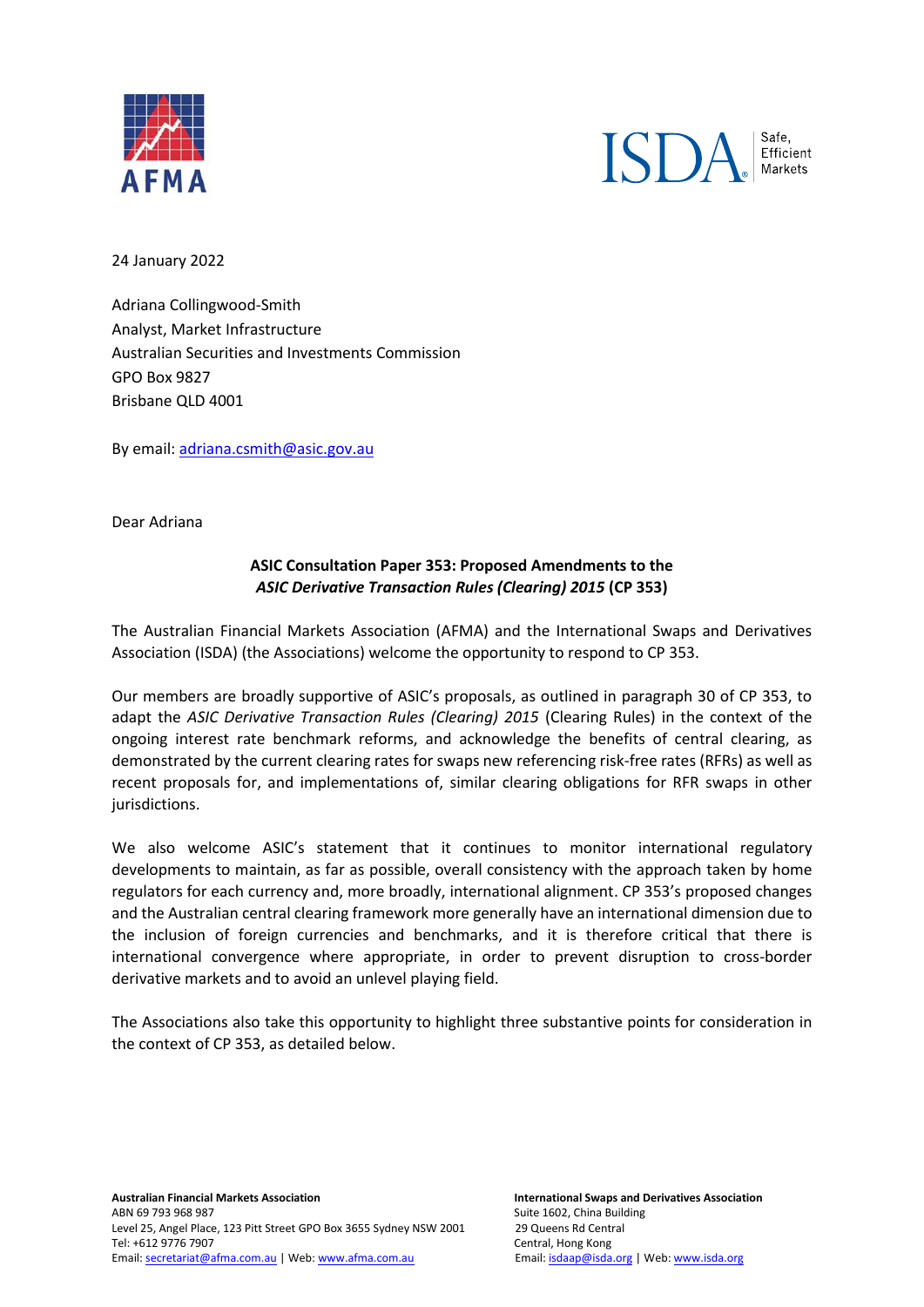## **International Alignment**

The Associations note that CP 353's proposal in the context of the Euro Short-Term Rate (€STR) is to require clearing of overnight index swaps (OIS) referencing this benchmark with a termination date range of between 7 days and 2 years. This is slightly different to the maturity range of 7 days to 3 years set out in the Final Report on Draft RTS on the Clearing and Derivative Trading Obligations in View of the Benchmark Transition to Risk Free Rates<sup>1</sup>, as published by the European Securities and Markets Authority (ESMA) on 18 November 2021. The Associations further note that in September 2021, the Bank of England published a policy statement  $^2$  confirming the same maturity date range as ESMA for €STR OIS.

The Associations encourage ASIC to give further consideration to the potential benefits of aligning its proposed termination date ranges for OIS referencing new RFRs with those of the home jurisdictions (and other relevant jurisdictions) of the underlying RFRs. Doing so would result in a more simple and efficient clearing regime in terms of monitoring and compliance, particularly given the fact that most entities subject to the Australian clearing regime will also have mandatory clearing obligations in those home jurisdictions. Alternately, if ASIC chooses to remain with a maximum termination date of 2 years for ESTR OIS under the Australian mandatory clearing regime, members would benefit from understanding ASIC's rationale for doing so.

## **Implementation Timing**

CP 353 does not explicitly set out ASIC's intended timing for implementing the proposed changes to the Clearing Rules. The Associations have discussed this issue with their members, and would suggest that ASIC consider an implementation period of a minimum of 3 months, with the effect that market participants are only required to comply with any new clearing obligations for transactions executed from the end of this period. The Associations also strongly support ASIC's "fast follower" approach. We however propose that ASIC does not enforce a clearing obligation for a RFR earlier than the home jurisdiction, especially for €STR and the Secured Overnight Funding Rate (SOFR) in the US.

There a number of practical steps which members need to undertake in preparation for these new requirements, some of which can only be added to books of work or completed once the updated Clearing Rules are available, including:

- counterparty communications;
- updates and amendments to internal systems and controls to ensure that all transactions that fall under the new clearing obligation will be cleared;
- changes to and testing of other internal systems (such as those for pricing, reporting and margining);
- adapting middleware, which may include liaising with external suppliers which might impose their own notice periods;
- coordination with relevant clearinghouses and trading venues; and
- internal compliance steps (including staff training and updating relevant policies and procedures).

The Associations note that there is already an indisputable international market trend to clear new RFR-linked products (even without a clearing mandate enforcement in some jurisdictions), and therefore do not consider that an implementation period for the new clearing obligations would have any negative impacts on financial stability or the success of benchmark transition efforts.

<sup>&</sup>lt;sup>1</sup> [https://www.esma.europa.eu/sites/default/files/library/esma70-156-4953\\_final\\_report\\_on\\_the\\_co\\_and\\_dto\\_re\\_benchmark\\_transition.pdf](https://www.esma.europa.eu/sites/default/files/library/esma70-156-4953_final_report_on_the_co_and_dto_re_benchmark_transition.pdf)

<sup>&</sup>lt;sup>2</sup> Derivatives clearing obligation – [modifications to reflect interest rate benchmark reform: Amendments to BTS 2015/2205 | Bank of England](https://www.bankofengland.co.uk/paper/2021/derivatives-clearing-obligation-modifications-to-reflect-interest-rate-benchmark-reform)